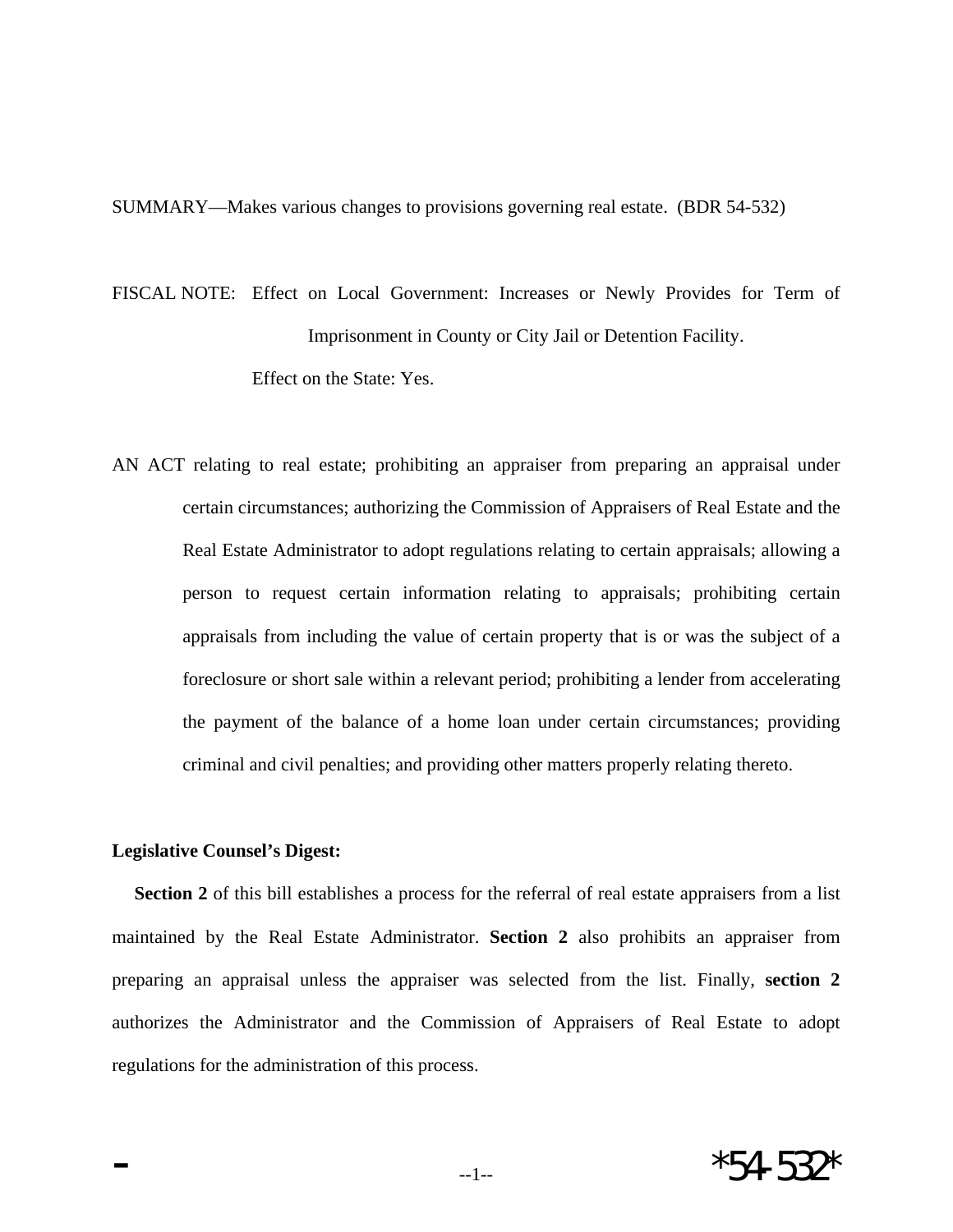**Section 3** of this bill requires the Real Estate Division of the Department of Business and Industry to maintain a record of: (1) the parcels of real estate for which a referral of an appraiser was given; and (2) the appraiser who performed the appraisal. A person may request from the Division a list of appraisers who have performed appraisals on a specific parcel of property. **Section 3** also requires appraisers who have performed such appraisals to produce a copy of such appraisals upon request.

**Section 4** of this bill prohibits an appraiser from including a short sale or a foreclosure sale as a comparable sale in an appraisal.

**Section 5** of this bill makes it an unfair lending practice, subject to certain criminal and civil penalties, for a lender to accelerate the payment of a home loan under certain circumstances.

## THE PEOPLE OF THE STATE OF NEVADA, REPRESENTED IN SENATE AND ASSEMBLY, DO ENACT AS FOLLOWS:

**Section 1.** Chapter 645C of NRS is hereby amended by adding thereto the provisions set forth as sections 2, 3 and 4 of this act.

 **Sec. 2.** *1. Except as otherwise provided in this subsection, an appraiser shall not prepare an appraisal for a person unless the appraiser was selected by the Administrator from the list of qualified appraisers designated by the Administrator, according to the license or type of license or certificate of the appraisers and the order in which their names appear on the list.*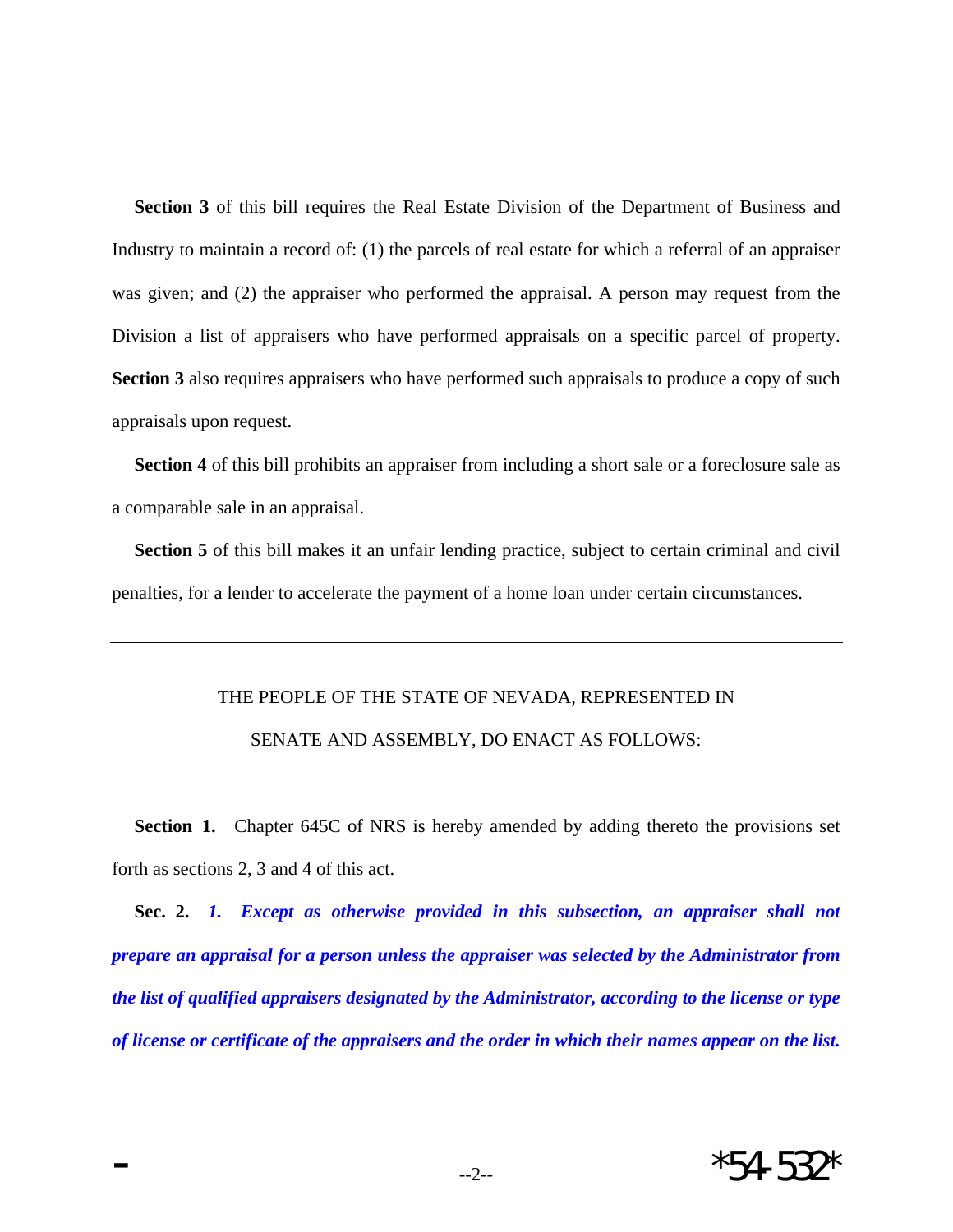*If the appraiser selected by the Administrator from the list is currently an employee of the person requesting the appraisal, the Administrator must select the appraiser who is next on the list and who is not currently an employee of the person.* 

 *2. A person who requests the referral of an appraiser pursuant to subsection 1 must:* 

 *(a) Identify the parcel of real estate for which the appraisal is to be performed; and* 

 *(b) Identify himself or herself and disclose his or her relationship to the owner of the real estate.* 

 *3. The Administrator shall not select an appraiser to perform an appraisal on a parcel of real estate for a person if that person has requested the referral of an appraiser to perform an appraisal on that parcel of real estate within the effective period of appraisals as specified by the Commission by regulation.* 

 *4. An appraiser shall not associate with or supervise an intern in the preparation of an appraisal unless the appraiser was selected to prepare the appraisal pursuant to subsection 1.* 

 *5. An intern shall not assist in the preparation, whether directly or indirectly, of an appraisal unless the intern assists in the preparation of the appraisal in association with and supervised by an appraiser who was selected to prepare the appraisal pursuant to subsection 1.* 

 *6. The Commission or the Administrator, with the approval of the Commission, may from time to time adopt reasonable regulations for the administration of this section and section 3 of this act, including, without limitation, regulations specifying the effective period of appraisals. When regulations are proposed by the Administrator, in addition to other notices required by law, the Administrator shall provide copies of the proposed regulations to the*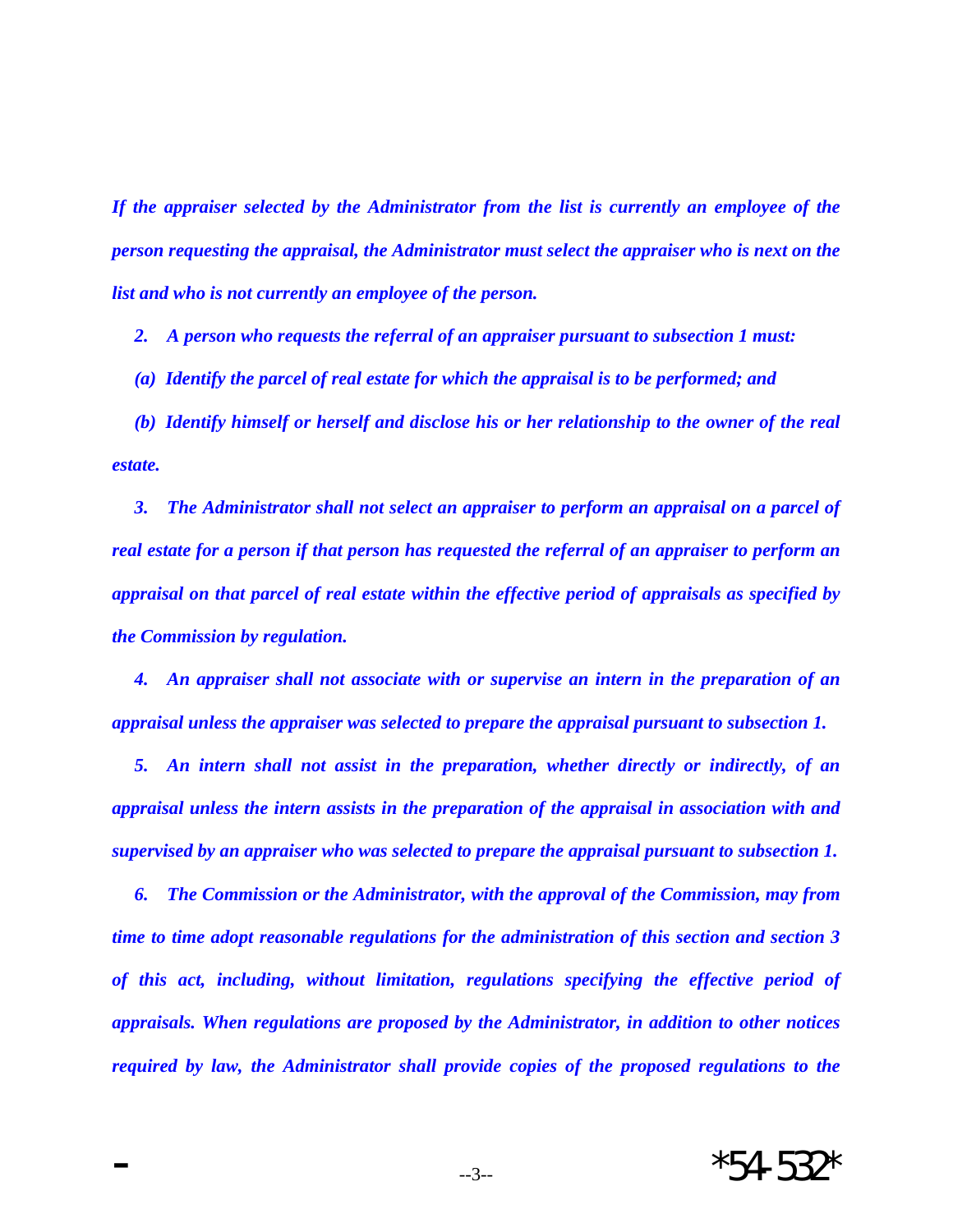*Commission not later than 30 days before the next Commission meeting. The Commission shall approve, amend or disapprove any proposed regulations at that meeting.* 

 **Sec. 3.** *1. The Division shall maintain a record of the parcels of real estate for which a referral for an appraiser has been requested pursuant to section 2 of this act and the appraisers who performed the appraisal on such parcels of real estate.* 

 *2. A person may request from the Division a list of all appraisers who have performed an appraisal on a specific parcel of real estate pursuant to section 2 of this act.* 

 *3. Within 10 days after receipt of a written request by a person for a copy of a report of an appraisal, the appraiser who performed an appraisal on a specific parcel of real estate pursuant to section 2 of this act shall provide a copy of the report for each appraisal that was performed on the parcel. The appraiser who provides the copy may charge a fee to cover the actual costs of preparing a copy, but not to exceed 25 cents per page.* 

 **Sec. 4.** *Except as otherwise required by federal law or regulation, an appraiser shall not include as a comparable sale in an appraisal:* 

 *1. A short sale; or* 

 *2. A sale of property which was the subject of a foreclosure sale, as that term is defined in subsection 4 of NRS 40.462.* 

 **Sec. 5.** NRS 598D.100 is hereby amended to read as follows: 598D.100 1. It is an unfair lending practice for a lender to: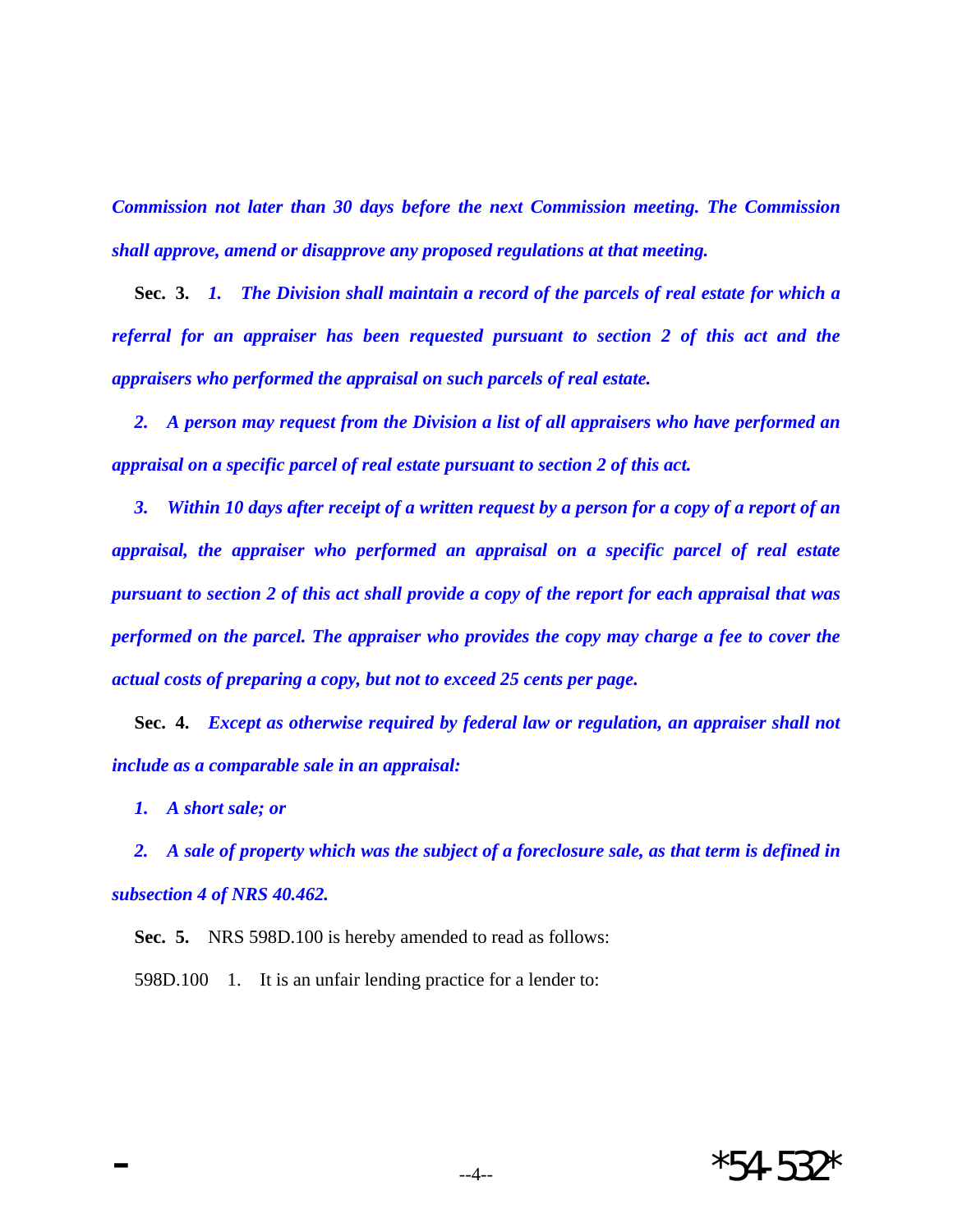(a) Require a borrower, as a condition of obtaining or maintaining a home loan secured by home property, to provide property insurance on improvements to home property in an amount that exceeds the reasonable replacement value of the improvements.

 (b) Knowingly or intentionally make a home loan, other than a reverse mortgage, to a borrower, including, without limitation, a low-document home loan, no-document home loan or stated-document home loan, without determining, using any commercially reasonable means or mechanism, that the borrower has the ability to repay the home loan.

 (c) Finance a prepayment fee or penalty in connection with the refinancing by the original borrower of a home loan owned by the lender or an affiliate of the lender.

(d) Finance, directly or indirectly in connection with a home loan, any credit insurance.

 *(e) Except as otherwise authorized or required by federal law or regulation, accelerate the payment of the balance of a home loan of a borrower who is not in default or at risk of default solely because the value of the home property which serves as security for repayment of the home loan is less than the amount of the balance of the home loan.* 

- 2. As used in this section:
- (a) "Credit insurance" has the meaning ascribed to it in NRS 690A.015.
- (b) "Low-document home loan" means a home loan:

 (1) Whose terms allow a borrower to establish his or her ability to repay the home loan by providing only limited verification of his or her income and other assets; or

 (2) Which is evidenced only by a deed transferring some or all of the interest of the borrower in the home property to the creditor.

 $*54-532$ \*